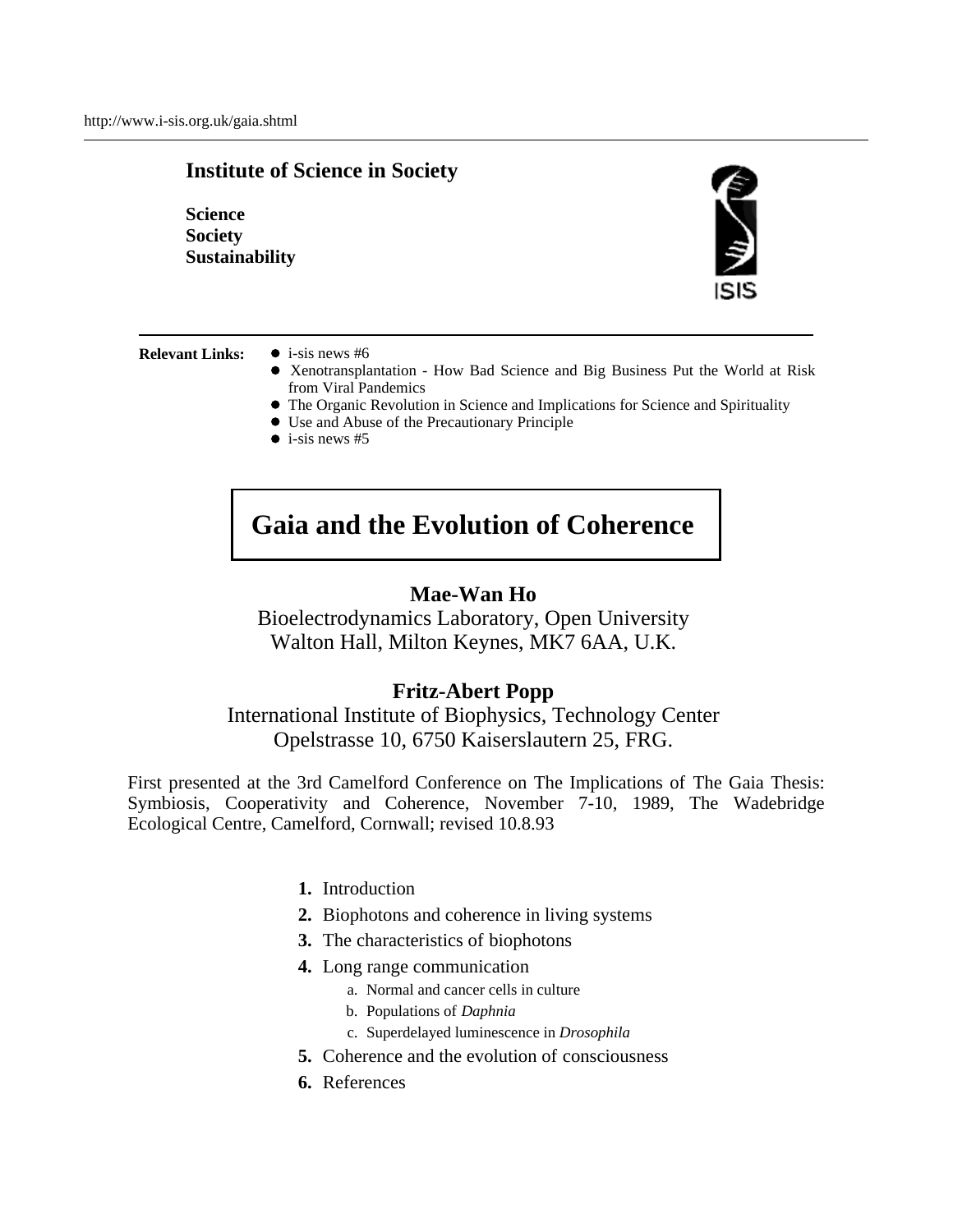# **1. Introduction**

The Ufaina Indians in the Colombian Amazon believe in a vital force called *fufaka* which is present in all living things. The source of this vital force is the sun. From the sun, it reaches earth and is constantly recycled among plants, animals and human beings. Each group of beings requires a minimum of the vital force in order to live, and is seen to be borrowing the energy from the total energy stock. When any being dies, the energy is released and goes back to the stock. Similarly, when a living being consumes another, for example, when a deer eats the leaves of the tree, or a tree extracts nutrients from the soil, or when people cut down trees to make a clearing, the consumer acquires the energy of the consumed. What is of importance to the Ufaina is that the vital force continues to be recycled from one species to another in such a way that not too much accumulates in any one of them, since this could deprive another of its vital force, and upset the natural balance (von Hildebrand, 1988).

It is a remarkably coherent cosmology: a natural ecological wisdom that understands nature as a dynamically balanced whole linked by energy flow, with the energy arising ultimately from the sun. This cosmology is based on a total understanding that comes not just by scientific observations, but from an intimate experience of nature from within. It took Western science hundreds of years with many sophisticated instruments and a number of false starts and turns in order to arrive at a similar picture. As Peter Bunyard (1989) says, 'The Indian conception . . . is not in principle far removed from . . . [our own] notion of energy flows and foodweb and chains, with the sun providing the necessary energy.' The major difference between them and us is that whereas they live by their wisdom and see themselves as part of nature, we have placed ourselves above and outside the balance of nature, to the peril of all.

What we want to do in this paper is to present a vision of ecological balance from contemporary Western biophysics which shows just how intimately we are connected with one another and with nature. How all nature is one resonating and intercommunicating whole. We shall be drawing from the work of many, including ourselves, who have derived inspiration from the union of biology and physics.

Let us begin with the western ecological version of energy flow. The energy of sunlight is absorbed in individual packets or quanta called *photons* by *chlorophyll*, the colour pigment in green plants. This energy in each quantum goes into an excited electron, which, in the course of falling back to the ground state, travels around the body, its energy meted out to support all vital activities such as growth and differentiation, sensations, and movements. When animals feed on plants or on other animals, they are taking in the energy stored in the food to serve their own growth and development and all the activities that constitute being alive. Hence, the energy absorbed from the sun is circulated a long way round all the organisms in the biosphere, with fractions of the total being lost as heat on the way till finally it becomes spent, or reaches the ground state. The energy cycle is accompanied by the parallel cycling of chemicals. Both cycles branch and anastomose in a very complicated way as ecologists who study foodwebs or nitrogen and carbon cycles are well-aware. But it leaves us in no doubt that all life is a dynamic unity, it is the consequence of sunlight streaming through an open system, to maintain it far away from thermodynamic equilibrium.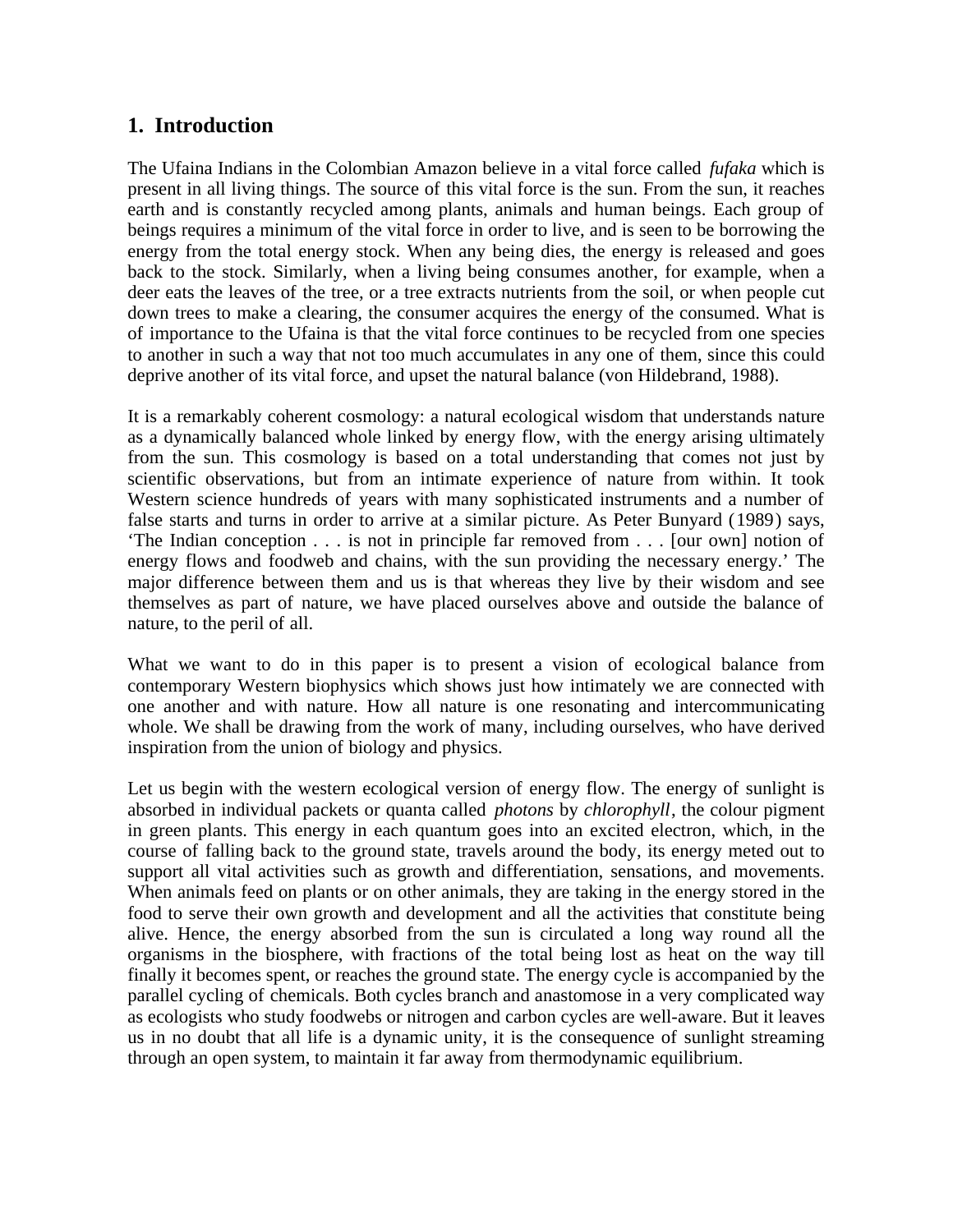Albert Szent-Gyorgi (1960), a founding father of modern biochemistry, had a nice way of putting it: that life is an interposition between two energy levels of an electron: the ground state and the excited state, and furthermore, as it is the electron that goes round the circuit, life is really a little electric current going round and connecting up all nature with the sun and the earth. This fundamental unity of physics and biology has indeed inspired a lot of people who felt that here was the key to unlocking the mystery of the living state. But as Szent-Gyorgi remarked then, and it is still largely the case now, biochemistry and molecular biology do not address such questions. They tell us a great deal about what the molecules that make up living organisms are, but very little about how they are supposed to act. How the energy plucked originally from the sun is translated so very efficiently into various forms of work - chemical, mechanical, electrical and osmotic - and in organizing matter into the splendid diversity of organisms in the biosphere. Szent-Gyorgi suggested that we can only begin to understand these characteristics of living systems if we take into account the collective properties of the molecular aggregates in terms of solid state physics. There, we would find a clue to the mystery of life.

We know, for example, that although at ordinary temperatures, the molecules in most physical matter have a high degree of uncoordinated, or random motion. The situation can change when the temperature is lowered to beyond a critical level. At that point, all the molecules so to speak, condense into a collective state, and exhibit the unusual properties of superfluidity and superconductivity. In other words, all the molecules of the system move as one, and conduct electricity with zero resistance (by a coordinated arrangement of all the electrons). Liquid helium at a temperature close to absolute zero is the first and only superfluid substance known. And various pure metals and alloys superconduct at liquid helium temperatures. Recently, technology has progressed to materials which can superconduct at much higher temperatures above absolute zero. The solid-state physicist Herbert Fröhlich (1968) in Liverpool was among the first to point out that something like a condensation into a collective mode of activity may be occurring in living systems, such that living organisms are in effect, superconductors working at physiological temperatures. He suggested that much of the metabolic energy, instead of being lost as heat, is actually stored in the form of coherent electromechanical vibrations in the body. He called these collective modes, coherent excitations.

Coherence refers to highly correlated activities in both space and time. In physics, it is usually understood as the ability of electromagnetic waves to interfere. For instance, in a version of Young's pioneering experiment (Fig. 1), two narrow slits and are illuminated by light from a light source. The light beams, on passing through the slits, fall on the screen and form an interference pattern of differing brightness in accordance to where the oscillations in the two light beams are in phase or out of phase. The ability to form interference patterns depends on the stability of the oscillations in the two light beams, or more specifically their phase relationships. This phase stability is referred to as coherence; the more coherent the light, the sharper the interference pattern. The coherent state is fluctuationless and has the further characteristic that it is *factorizable* ( Glauber, 1969 ). This means that the parts paradoxically behave statistically independently of one another while maintaining a coherent pattern as a whole. In other words, coherence does not imply uniformity, or that every individual part or molecule of the system is necessarily doing the same thing all the time. An intuitive way to think about it is in terms of a grand symphony, or a grand ballet; or better yet, a jazz band in which individuals are doing different things and are yet in tune or in step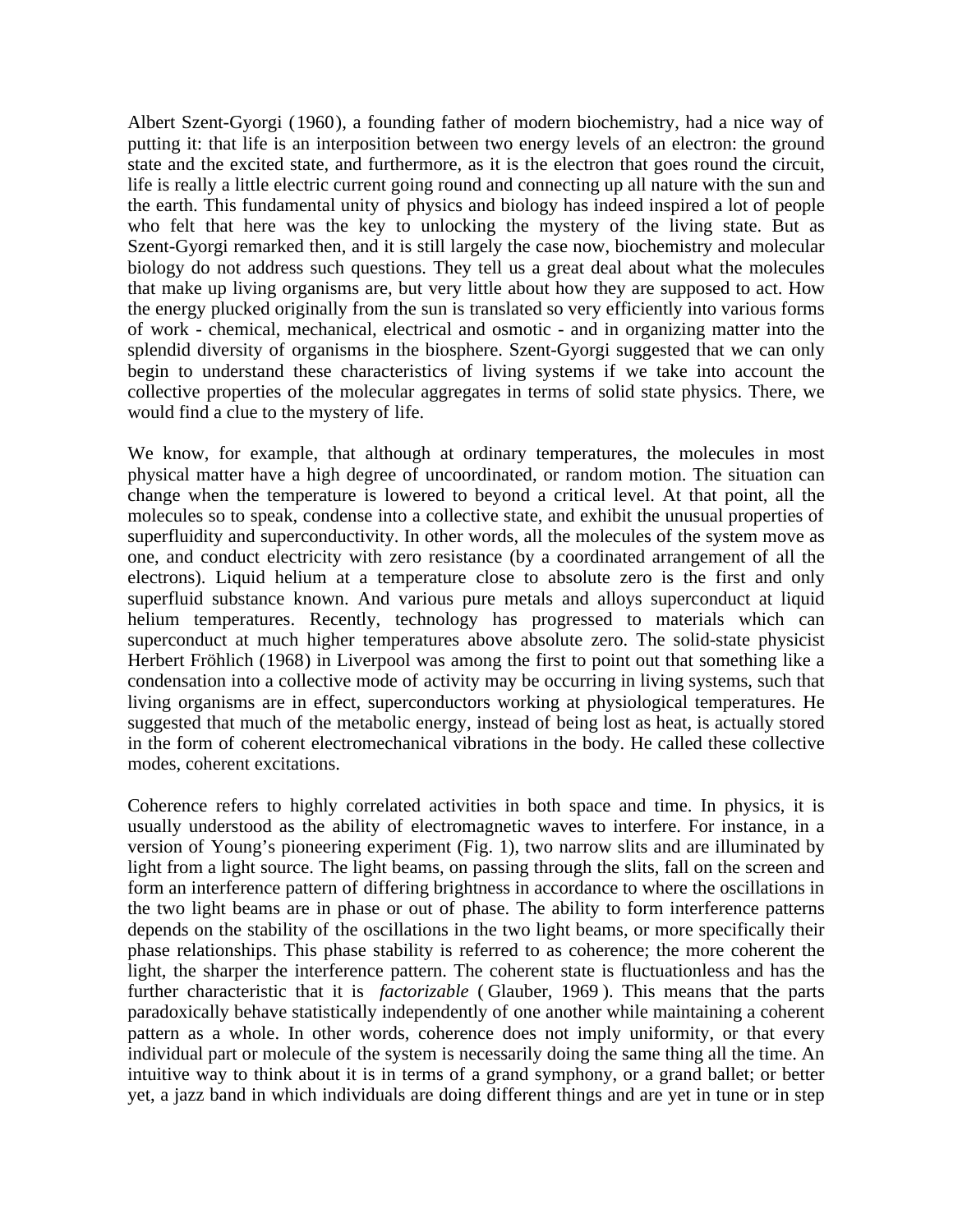with the whole. It is a state of cooperativity in which the individuals cooperate simply by doing their own thing and expressing themselves.

What are the consequences of coherence? It results in properties that are characteristic of biological systems. These include the high efficiency of energy transfer and transformation which often approaches 100%; the ability of communication at all levels within cells, between cells and between organisms capable of resonating to the same frequencies; the possibility for sensitive, multiple recognition systems utilizing coherent electromagnetic signals of different specific frequencies, such as for example, the organization of metabolic activities within the cell, the operation of the immune network and a host of other biological functions involving specific recognition between hormones or ligands and their receptors; and finally, the stable persistence of the working system arising from the inherent stability of coherent states. A more detailed description of coherence is given in Ho (1993a).

# **2. Biophotons and coherence in living systems**

Evidence for the existence of coherent excitations in biological systems came from the study of biophotons (see Popp *et al*, 1981; Popp, 1986). Practically all organisms emit light at a steady rate from a few photons per cell per day to several photons per organism per second. An increasing number of observations within the past 15 years from different laboratories all over the world suggest that biophotons are emitted from a coherent photon field within the living systems. Organisms are thus emitters and most probably, also receivers of coherent electromagnetic signals which may be essential for their functioning (see next Section).

The nature of the light emitted from living organisms is best studied after a brief exposure to weak illumination. It has been found, without exception that the the re-emitted light from living tissues follows, not an exponential decay curve as characteristic of non-coherent light, but a hyperbolic decay function which is exhibited only by coherent light (see Fig. 1). This unusual behaviour can be intuitively understood as follows. In a system consisting of non-interacting molecules emitting at random, the energy of the emitted photons are lost completely to the outside or converted into heat, which is the ultimate non-coherent energy. If the molecules are emitting coherently, however, the energy of the emitted photons are not completely lost to the outside. Instead, part of it is coherently reabsorbed by the system. The consequence is that the decay is very much delayed, and follows characteristically a hyperbolic curve with a long tail. This result can be derived rigorously from both classical and quantum mechanical considerations ( Popp, 1986 ). A coherent system stabilizes its frequencies during decay whereas a noncoherent system always suffers a shift in frequencies. That, and the capability to reabsorb emitted energy account for the stability of coherent states.

# **3. The characteristics of biophotons**

Where do biophotons really come from? We know that all sorts of excited molecules can emit light when they relax back to the ground state, the frequency of the emitted light being specific for each kind of molecules. When the spectrum of biophotons is examined, however, it was found that the light is always in a broad band of frequencies from the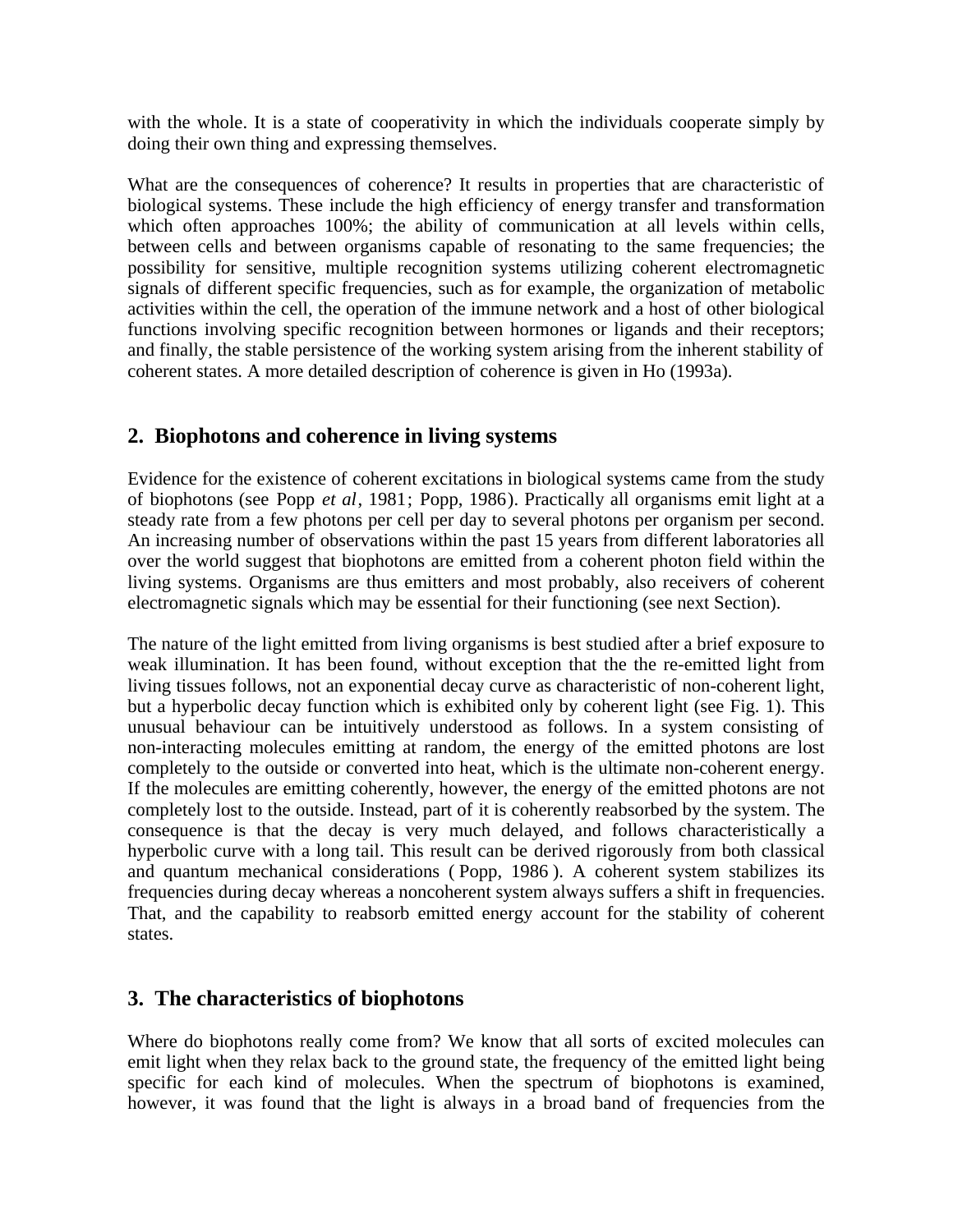infra-red to the ultraviolet, with approximately equal numbers of photons distributed throughout the range. This is very different from the Boltzmann distribution which characterizes a system at thermodynamic equilibrium at the physiological temperature of the biological system, thus indicating that the latter is far, far away from thermodynamic equilibrium (see Fig. 2). Not only is there an excess of photons at the high energy (short wave-length) end of the spectrum, but the distribution is very nearly flat. In other words, it does not depend on the wavelength:  $f(l) =$  const. This means that the light is emitted from all kinds of molecules all over the cell. The photons are stored in a delocalized manner within the system, and all the frequencies are coupled together to give, in effect, a single degree of freedom.

Evidence for the delocalization of coupled photons come from the observation that the emitted light retains its broad spectral distribution when organisms are stimulated with monochromatic light or light of limited spectral compostion. Moreover, the hyperbolic decay kinetics has the same form over the entire spectrum of emitted light (see Popp, 1986 ; Musumeci *et al*, 1992).

The Boltzmann distribution characteristic of a system at thermodynamic equilibrium arises from the maximization of entropy (molecular disorder, or degrees of freedom) under the constraint of a fixed energy in a closed system. As biological systems are open instead of closed, the constraint of a fixed energy does not apply. This does not mean that energy conservation is violated, as biological system  $+$  surroundings are still subject to energy conservation. Nor does it mean that there is always an overflow of energy within the system. It only means that there is always enough energy available for the system. Living systems store

energy (or photons) over the whole range of space and time scales - from 10-10m to metres or more, and 10-9s to days or longer time intervals - in a readily mobilizable form. They do not suffer from energy shortage on account of their high storage capacity within the intricate space-time organization (see Ho, 1993a,b for details).

The  $f(l)$  = const. distribution can also be seen as the consequence of the maximization of entropy when the constraint of fixed energy is removed in an open system far from equilibrium. The  $f(l)$ = const. profile looks somewhat like the expression of "white noise" within the system, but this is far from the case. As this distribution represents the highest possible entropy in a system far from equilibrium, fluctuations cannot be interpreted in terms of noise - in contrast to a system at thermal equilibrium. Rather, they are "signals" generated within the system. In other words, by maximizing entropy according to  $f(l) = \text{const.}$ , the signal/noise ratio of the biological system is optimized over all wavelengths (Popp, 1989). On the other hand, as the frequencies are all coupled together, the absolute value of entropy representing the maximum can also become arbitrarily small, theoretically even zero.

In summary, the fact that there is always enough energy available in the biological system confers on it the following properties:

- 1. Optimal signal/noise ratio for communication,
- 2. Existence at a phase threshold between a chaotic (*S* , *N*  ) and a coherent (*S* 0, *N -* 1) regime, where *S* is the entropy, and *N* is the number of degrees of freedom, and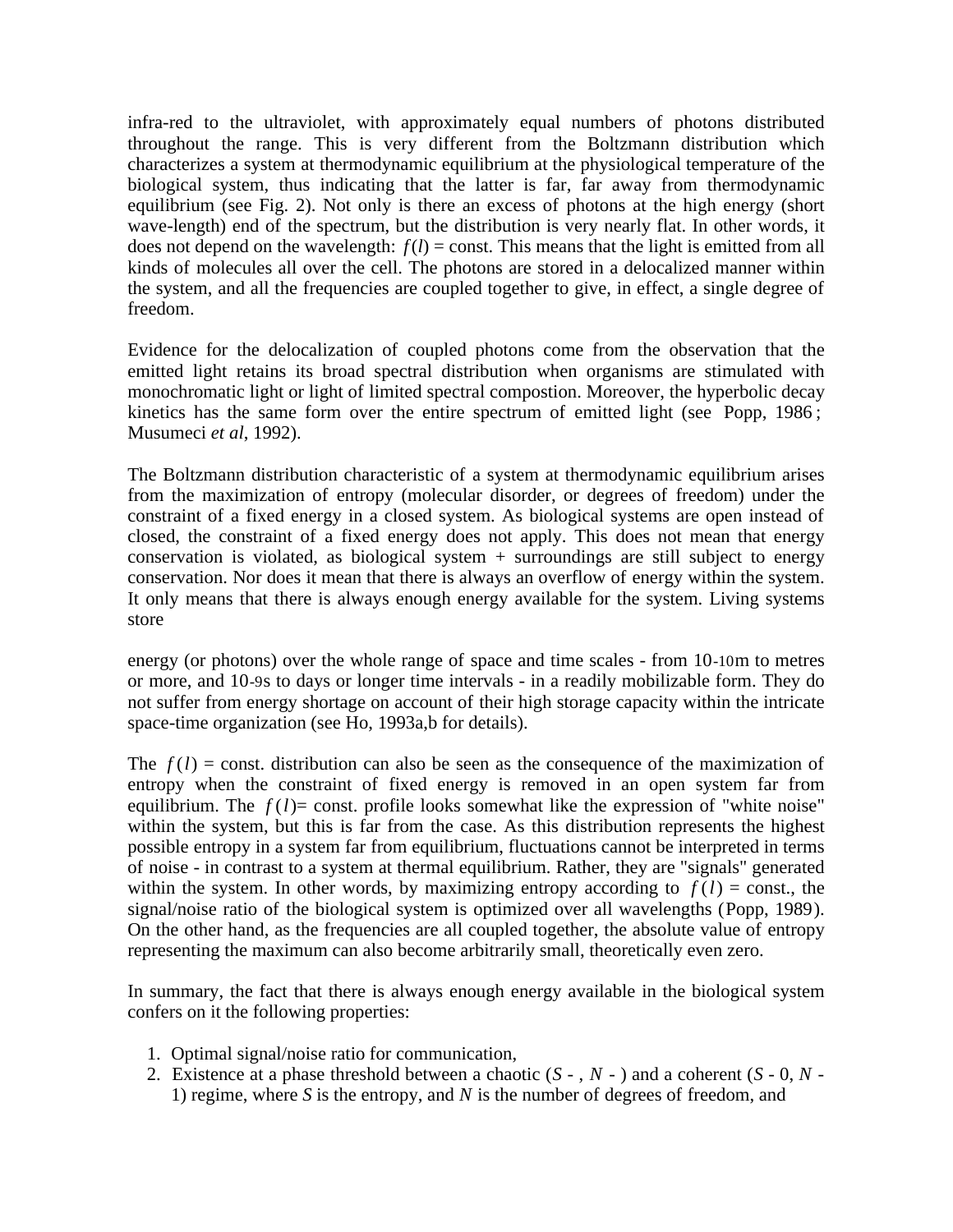3. The possibility to extend energy storage, or the  $f(l) = \text{const.}$  distribution to longer and longer wavelengths in the course of evolution, and hence to expand the range of communication from distances between molecular within the cell all the way to distances between individuals in a population.

## **4. Long range communication**

The hypothesis that the  $f(l)$  = const. distribution of biophotons can extend into infinitely long wavelengths is admittedly an extrapolation from measurements within and near the visible range. However, it can explain a variety of phenomena such as cancer development or group formation in organisms.

We are postulating the existence of very weak, long-range (long wave-length) interactions between living systems. These weak long-range emissions cannot be detected directly with the instrumentation now available. However, this is not a sufficient reason for excluding them from consideration, as there are methods of obtaining indirect evidence of their existence, as we shall describe below.

### **a. Normal and cancer cells in culture**

A first experiment of this kind was performed by Schamhart and van Wijk (1987). They exposed suspensions of cultivated rat liver and rat hepatoma cell lines H35 and HTC for some seconds to white-light from a 150W tungsten lamp and registered the re-emitted light afterwards. The decay curves are, as usual, hyperbolic rather than exponential. On altering the number of cells in the suspension, the found that normal cells exhibit decreasing light re-emission with increasing cell density, whereas tumour cells show a highly nonlinear increase with increasing cell density (see Fig. 3). If there were no long-range interactions between the cells, the intensity of re-emitted photons would increase linearly with increasing number of cells, corrected by a term for self-absorption within the population. Neither the nonlinear increase of re-emission intensity from tumour cells nor the significant *decrease* of re-emission from normal cells could be explained unless there are long-range interactions between the cells, which are furthermore, correlated with their differing social behaviour, the tendency of tumour cells to disaggregation as opposed to the tendency of normal cells to aggregate.

These phenomena can be interpreted in terms of Dicke's ( 1954 ) theory of photon-emission from an ensemble of emitters. He showed that photon emission tends to bifurcate into the two branches of *superradiance* and *subradiance* as soon as the wavelength of the emitted light is large compared to the distances between the emitters which are also absorbers. Superradiance is the increase of emission intensity concomittant with a shortening of the relaxation time. The opposite branch describes the regime of subradiance where emission intensity decreases with a more and more prolonged decay time, corresponding to photon storage within the system.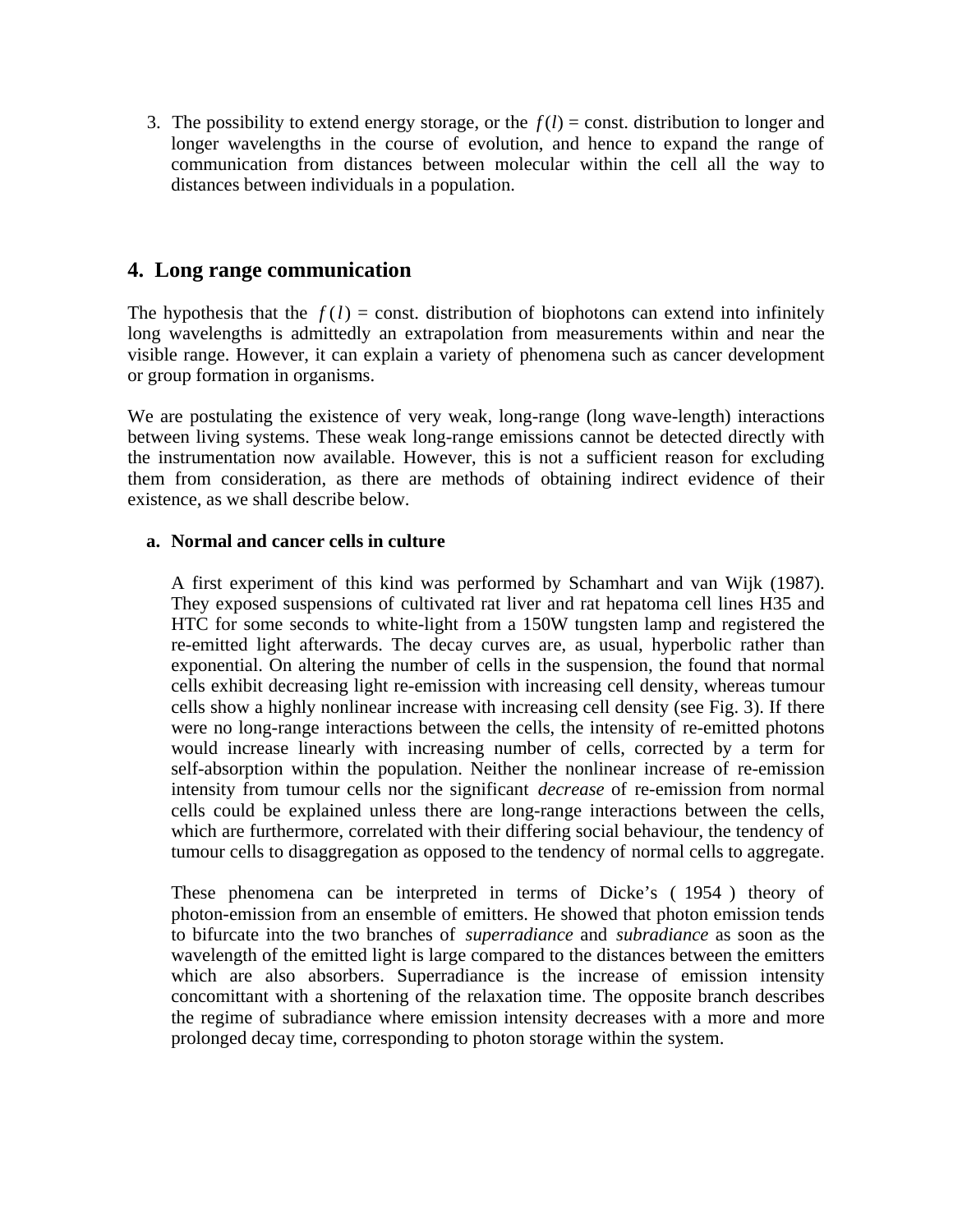In terms of Dicke's theory, normal cells have a greater capacity for subradiance the closer they are together, while the malignancy of tumour cells is associated with the opposite behaviour, that is, the loss of subradiance. This suggests that long-range interaction is based on the coherence of the subradiance regime, with the coherence volume extending over the entire cell population. By changing the degree of coherence the cells can control and regulate their social activities. According to this model, tumour cells, unlike normal cells, seem unable to communicate. This may account for the repulsive forces that are responsible for metastasis in the malignant cells as opposed to the attractive forces responsible for population formation in normal hepatocytes (for further details see Nagl and Popp, 1987).

### **b. Populations of** *Daphnia*

Even more clear-cut results are obtained in organisms, such as *Daphnia* ; where self-emission is measured instead of stimulated re-emission. Figure 4 depicts the results of measurements made by Galle *et al* (1991 ). Instead of the expected linear increase in photon intensity with increasing number of individuals, a pattern of maxima and minima is observed, where the maximum and minimum values of photon intensity can be reproducibly assigned to definite numbers of individuals in the cuvette. It turns out that they invariably correspond to integer ratios of the average distances between individual animals to their body size. The results cannot be interpreted in terms of ordinary biochemistry. Instead, by treating the daphnia as a population of antennae interacting by means of resonance wavelengths related to their geometrical dimensions, a good fit to the experimental data is obtained. Regardless of whether the details of the hypothesis are correct, the experiments clearly demonstrate the existence of long-range interactions between individuals in a population. These interactions may be the basis for swarming and the regulation of growth and other collective functions. The link to body size indicates communication wavelengths in the microwave to millimeter range.

## **c. Superdelayed luminescence in** *Drosophila*

We have recently discovered the remarkable phenomenon of superdelayed luminescence in synchronously developing populations of early *Drosophila* embryos, in which intense, often prolonged and multiple flashes of light are re-emitted with delay times of one minute to eight hours after a single brief light exposure. Some examples are presented in Figure 5 (see Ho *et al*, 1992). The phenomenon depends on the existence of synchrony in the population, and furthermore, the timing of light exposure must fall within the first 40 minutes of development. However, the occurrence of the flashes themselves do not obviously correlate with specific embryonic events. They give information concerning the physical state of the embryos at the time of light stimulation - such as the existnece of a high degree of coherence rather than at the time during which the flashes themselves occur. Superdelayed luminescence bears some formal resemblance to the phenomenon of superradiance described above in which cooperative interactions among embryos within the entire population lead to most, if not all the embryos emitting light simultaneously. This implies that each embryo has a certain probability of re-emitting after light stimulation, so that it can either trigger re-emission in other individuals, or alternatively, its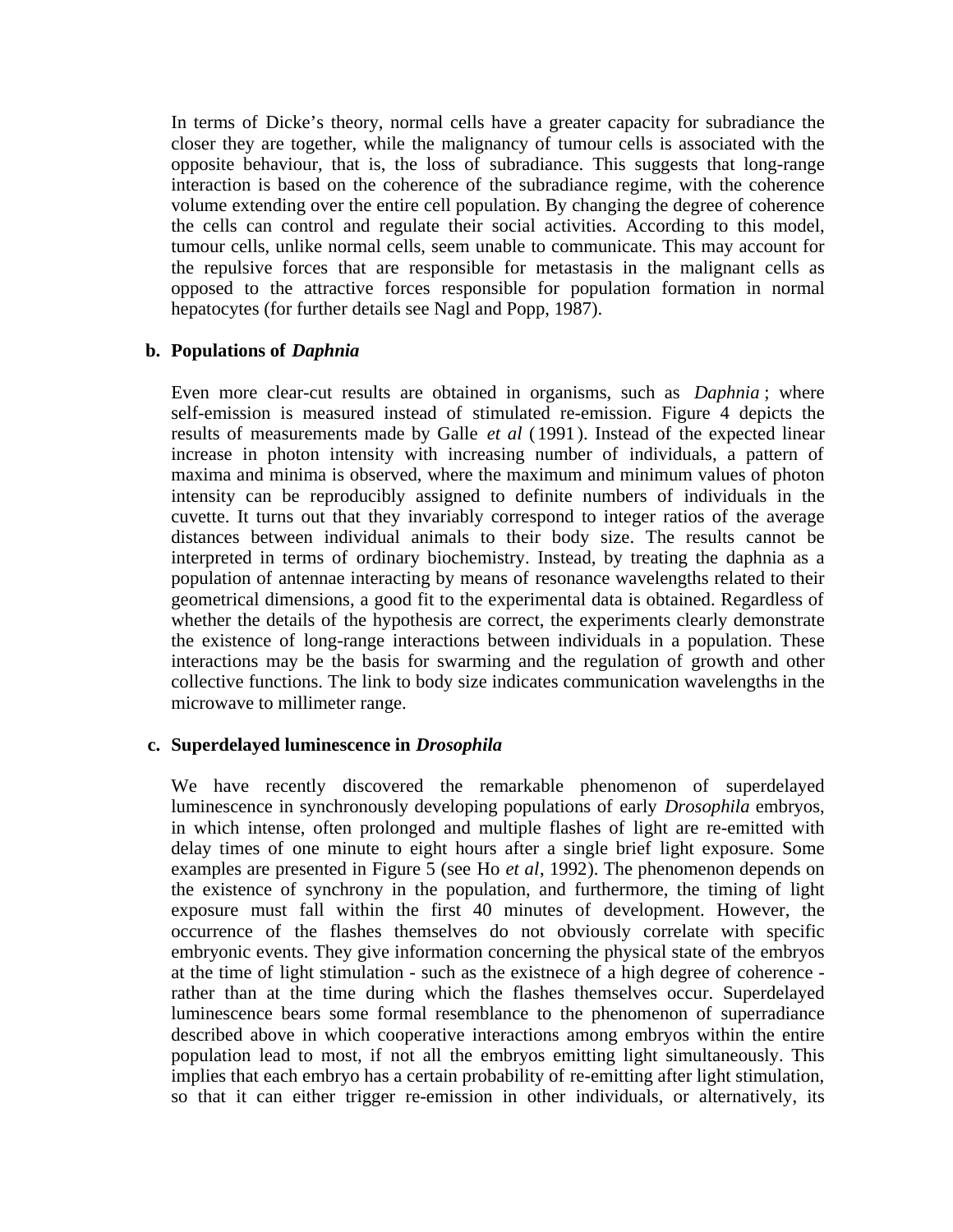re-emission could be suppressed by them. Only whe the population is re-emitting at the same time is the intensity sufficient to be registered as the intense flashes that is detected by the photon-counting device. On the other hand, re-emission in the entire population could also be suppressed (i.e., in the subradiant mode), such that in approximately 30 to 40% of the cases, there is no clear indication of any superdelayed re-emission.

We do not know if any functional significance could be attached to superdelayed luminescence. *Drosophila* females typically lay eggs just before sunrise, so the external light source could be used as an initial synchronizaing signal or *Zeitgeber*, which maintains the circadian and other biological rhythms. The superdelayed re-emission could then be a means of maintaining communication and synchrony among individuals in the population. On the other hand, the flashes may simply be the embryos' way to inform us of their globally coherent state at the time when light stimulation is applied, enabling the embryos to interact nonlinearly to generate light emission that is coherent over the entire population, and orders of magnitude more intense than the spontaneous emission background (see Ho *et al*, 1992; and Ho, 1993a for further details).

## **5. Coherence and the evolution of consciousness**

What does the study of coherence contribute to our understanding of the unity of life? To return to our overview on the cycle of life, we can see that sunlight is the most fundamental source of energy, which is supplied at the high frequency end, and biological systems as a whole display the natural tendency to delay the decay of this high level energy for as long as possible. This is why the earth's natural biosphere is not a monoculture, indeed, it is the very diversity of life that is responsible for delaying the dissipation of the sun's energy for as long as possible by feeding it into ever longer chains and webs and multiple parallel cycles in the course of evolution. But that is not the entire story, for the the most effective way of hanging on to this energy for as long as possible is by the formation of a coherent platform of oscillations which expands the photon field into a coherent state of growing bandwidth. This is the  $f(l)$  = const. distribution which allows the sun's energy to spill over into longer and longer wavelengths. This may be why organisms have such different life-spans; the trend in evolution is towards the emergence of organisms with longer and longer life-spans and finally in the case of social organisms and human beings, we see the emergence of social traditions that span many generations. The link with social tradition is the clue to the meaning of this energy flow through a coherent field of ever increasing bandwidth. For it is at the same time a flow and a creation of information. Electromagnetic signals of different frequencies are involved in communication within and between organisms, and between organisms and the environment. The coherent platform is a prerequisite for universal communication.

Thus, it seems that the essence of the living state is to build up and extend the coherent spatio-temporal platform for communication starting from the energy of the sun initially absorbed by green plants. Living systems are thus neither the subjects alone, nor objects isolated, but both subjects and objects in a mutually communicating universe of meaning. In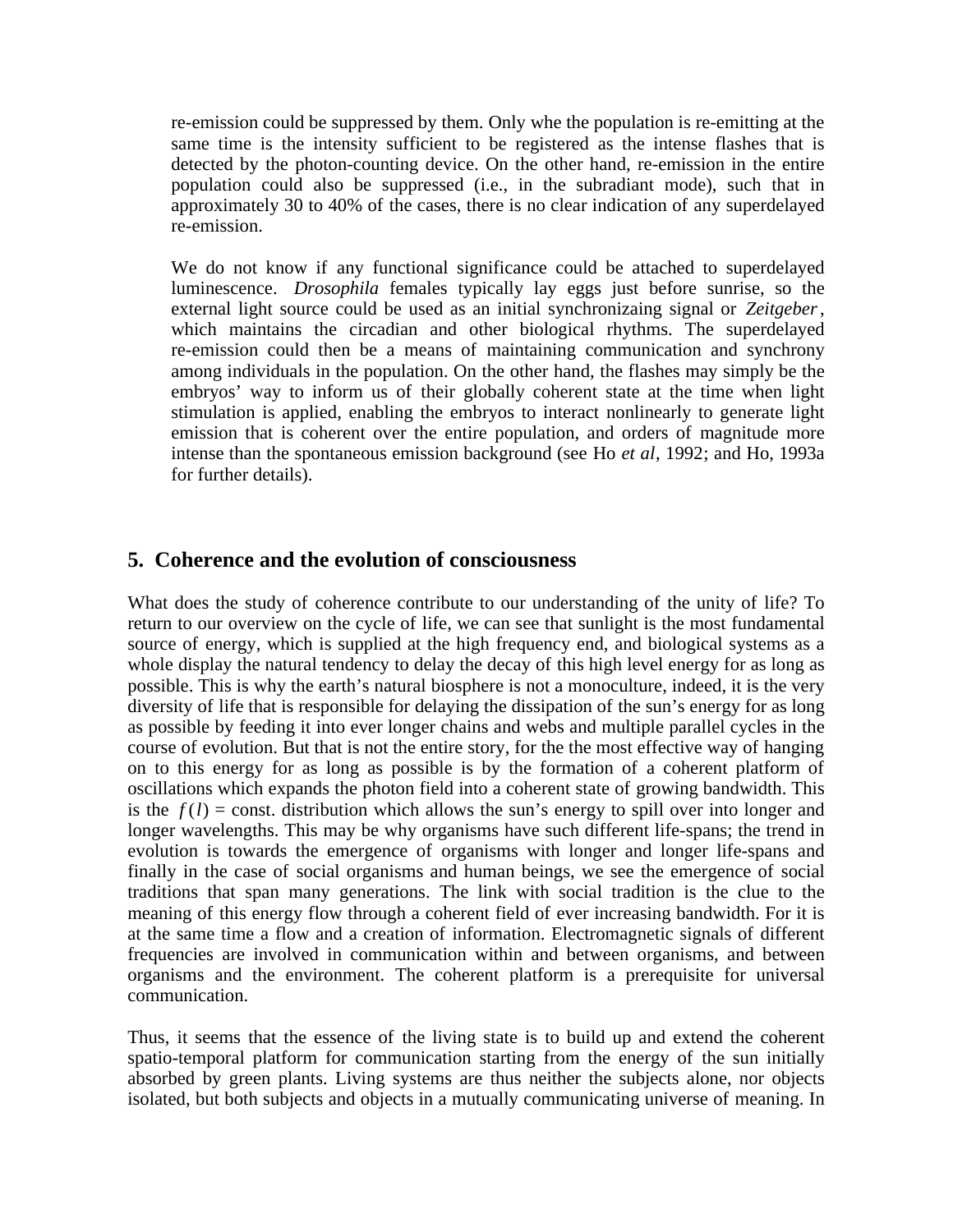contrast to the neo-Darwinist point of view, their capacity for evolution depends, not on rivalry or on might in the struggle for existence. Rather, it depends on their capacity for communication. So in a sense, it is not individuals as such which are developing but living systems interlinked into a coherent whole. Just as the cells in an organism take on different tasks for the whole, different populations enfold information not only for themselves, but for all other organisms, expanding the consciousness of the whole, while at the same time becoming more and more aware of this collective consciousness. Human consciousness may have its most significant role in the development and creative expression of the collective consciousness of nature.

### **References**

- Bunyard, P. (1989). *The Colombian Amazon: Policies for the Protection of the Indigenous Peoples and Their Environment*, p. 68, The Ecological Press, Bodmin, Cornwall.
- Dicke, R.H. (1954). Coherence in spontaneous radiation processes. *Phys.Rev.* **93**, 99-112.
- Fröhlich, H. (1968). Long-range coherence and energy storage in biological systems. *Int. J. Quantum chem*. **2**, 641-649.
- Galle, M., Neurohr, R., Altman, G. and Nagl, W. (1991) . Biophoton emission from *Daphnia magna*: A possible factor in the self-regulation of swarming. *Experientia* **47**, 457-460.
- Glauber, R.J. (1969). Coherence and quantum detection. In *Quantum Optics* (R.J. Glauber, ed.), p. 22, Academic Press, New York.
- $\bullet$  Ho, M.W., Xu, X., ross, S. and Saunders, P.T. (1992). Light emission and re-scattering in synchronously developing populations of early *Drosophila* embryos - evidence for coherence of the embryonic field and long range cooperativity. In *Advances in Biophotons Research* (F.A. Popp, K.H. Li and Q. Gu, eds.), pp. 287-306, World Scientific, Singapore.
- Ho, M.W. (1993a). *The Rainbow and The Worm: The Physics of Organisms* , World Scientific, Singapore.
- Ho, M.W. (1993b). *Bioenergetics*, Open University Press, Milton Keynes (in preparation).
- Musumeci, F., Godlevski, M., Popp, F.A. and Ho, M.W. (1992). Time behaviour of delayed luminescence in *Acetabularia acetabulum*. inIn *Advances in Biophotons Research* (F.A. Popp, K.H. Li and Q. Gu, eds.), pp. 327-344, World Scientific, Singapore.
- Nagl, W. and Popp, F.A. (1987). Opposite long-range interactions between normal and malignant cells. In *Energy Transfer Dynamics* (T.W. Barett and H.A. Pohl, eds.),pp. 248-256, Springer, Berlin.
- Popp, F.A. (1984). *Biologie des Lichts*, Paul Parey Verlag, Berlin.
- Popp, F.A. (1986). On the coherence of ultraweak photonemission from living systems. In *Disequilibrium and Self-Organization* (C.W. Kilmister, ed.). pp. 207-230, D. Reidel Publishing Co., Dordrecht.
- Popp, F.A. (1989). Coherent photon storage of biological systems. In *Electromagnetic Bio-Information* (F.A. Popp, U. Warnke, H.L. Konig, and W. Peschka, eds.), Urban & Schwarzenberg, Munchen.
- Popp, F.A., Ruth, B., Bahr, W., Bohm, J. Grass, P., Grolig, G., Rattemeyer, M., Schmidt, H.G., and